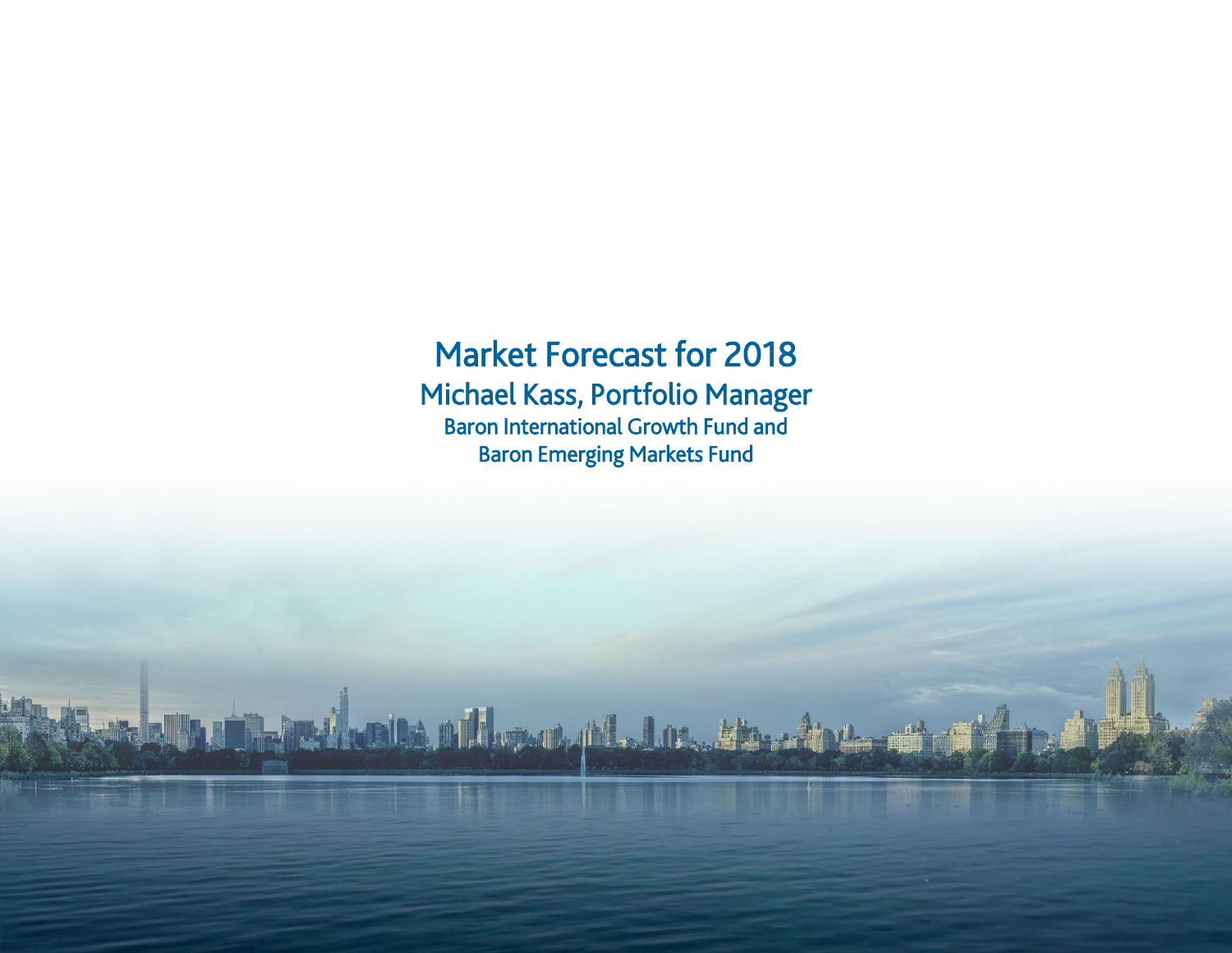# Understanding Where We've Been

#### As of December 31, 2017

### 2016 – Policy resynchronization & cyclical economic / earnings recovery

#### March / April

■ Inflection point confirmed: EM / commodities / cyclicals reversal & outperformance

#### November

■ Trump victory / shock: Rotation to Value / Financials / U.S. Dollar

## 2017

#### 1H 2017:

■ Unwinding of Trump policy proposals: Return to growth / EM / International outperformance

#### 2H 2017:

- China rebalancing success & Party Congress
- U.S. tax reform passed
- Synchronized global acceleration

### 2016-2017 – Japan & Europe

- **Monetary support**
- Cyclical / credit acceleration
- Political risks contained